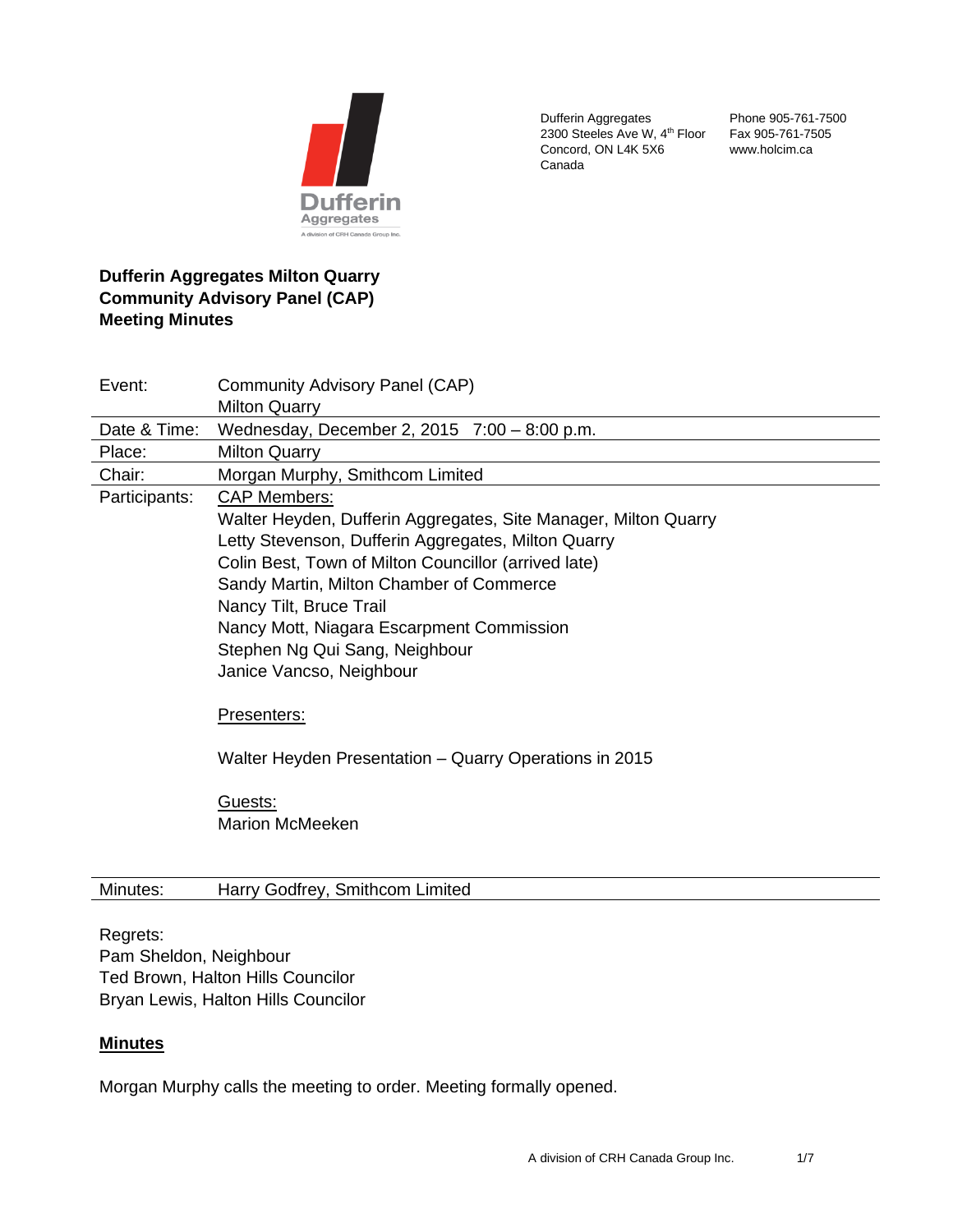### **Review and Approve October 7 Minutes**

- Sandy Martin motions approval
- Stephen Ng Qui Sang seconds the approval

### **Quarry Operations in 2015: Walter Heyden**

Dufferin Aggregates is now owned by CRH

- o The purchase was formalized early 2015
- o CRH is one of the world's largest building suppliers

Operation update:

o The North Quarry has continued towards full extraction.

**Nancy Mott:** Is this below the water table?

**Walter Heyden**: It is all below the water table, the water will replenish the mined-out areas of the quarry.

**Walter Heyden:** The West cell will continue to be extracted in 2016. The third area is the East cell; removal of trees and soil is beginning now. All areas are very close together. The east is simply adjacent to the West and North Quarry so extraction is not significantly closer to any homes.

**Sandy Martin:** How long will it take you to mine the East side?

**Walter Heyden:** About 8 years.

**Stephen Ng Qui Sang:** Does living on the east side mean we'll hear more blasts?

**Walter Heyden:** The distances are so small to the other two Quarries that you won't hear anything significantly different. It's only an additional hundred meters or so.

**Stephen Ng Qui Sang:** The white area, is what you're planning to mine?

**Walter Heyden:** The white is the border of what we're permitted to use. It has an old cement pool.

**Marion McMeeken**: Where are the areas of the Jefferson Salamanders?

**Walter Heyden:** There are two protected areas because of Jefferson salamanders and one because of fish.

**Janice Vansco**: And have you started extracting from the East?

**Walter Heyden:** Yes we've made the initial sinking cut. It takes time to do it as there are challenges forming a sinking cut.

**Janice Vansco:** Are you finished blasting now for the year? I think I heard one last Wednesday.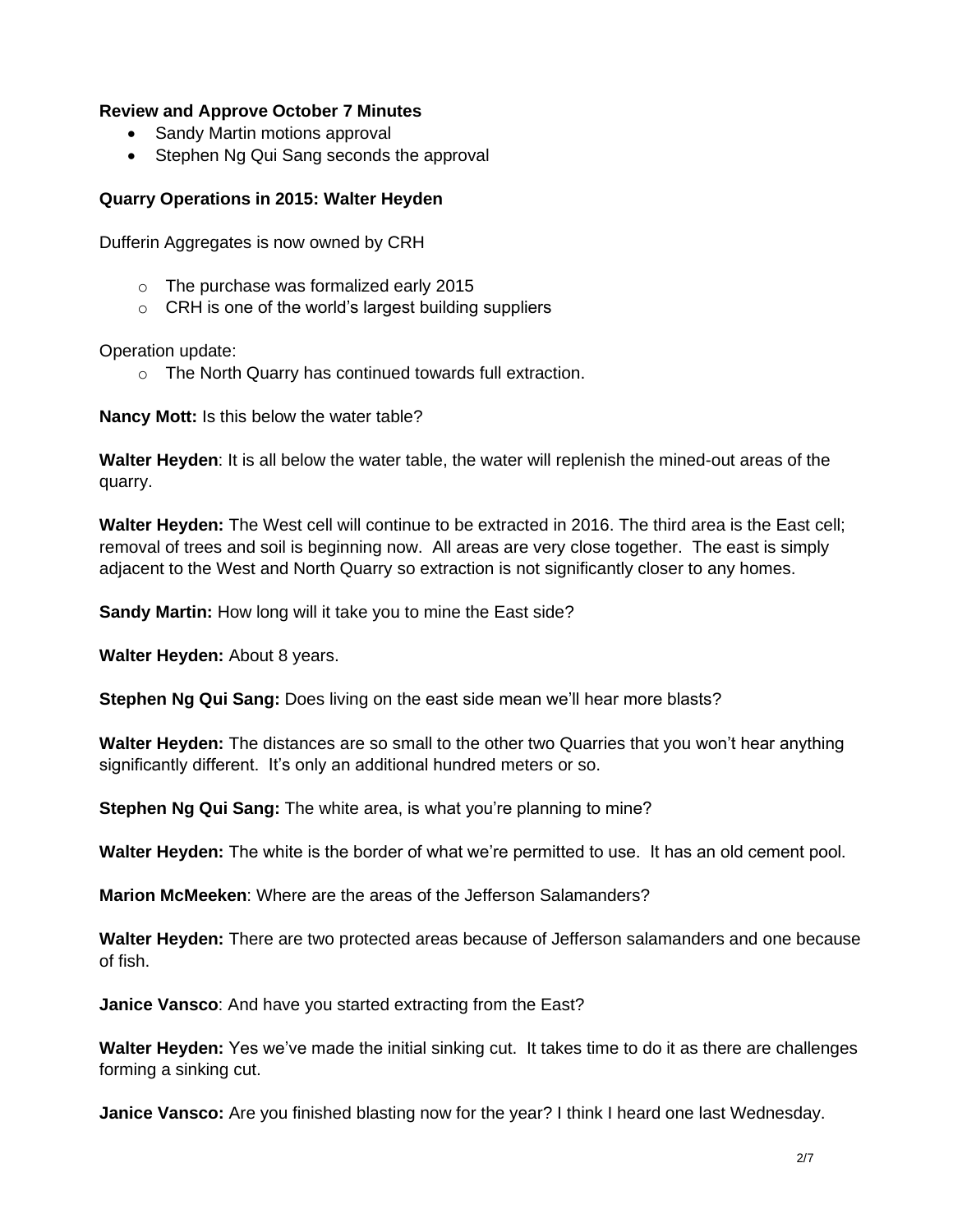**Walter Heyden:** We stopped last week, so that is possible.

**Marion McMeeken:** It was raining, wouldn't that have stopped you?

**Walter Heyden:** It's only thunderstorms that stop us. Once you've started loading you have to put the blast down because it becomes a safety issue if we leave it there.

**Stephen Ng Qui Sang:** Well I remember it was a low ceiling because it shook the windows that day.

### **Production (Presentation continues)**

- We had a decent year, 4.75 million tons
- We ran production from March to December

### **Stephen Ng Qui Sang:** Are you planning to start in March of February next year?

**Walter Heyden:** The current plan is to start blasts in February and production in March, this can change though due to a number of factors, including weather.

### **Milton Quarry Work Force (Presentation continues)**

- 85 full time jobs, 64 hourly staff
- They Live adjacent to the quarry, in Milton, Georgetown, Acton, Guelph
- Very diverse work force, one employee was here for 49 years

### **Local Suppliers**

- We try to use local suppliers as frequently as we can. There's a long list of suppliers from the surrounding area.
- These are smaller guys who we think appreciate our business and they do very good work.

# **DFA in the community – CSR**

- Ready Mix Drum program \$75,000 given Halton Hills Healthcare
- Local Minor League Sports sponsorship
- Send a kid to camp Milton
- United Way, Mayor's Golf, Christmas house tour, Earth day events, Chamber of Commerce events, school and university tours
- The birdhouses we made were in use by local species almost immediately

# **End of Presentation**

### **Morgan Murphy opens the floor to questions on Walter's presentation.**

**Stephen Ng Qui Sang:** When do you start rehabilitating the west cell?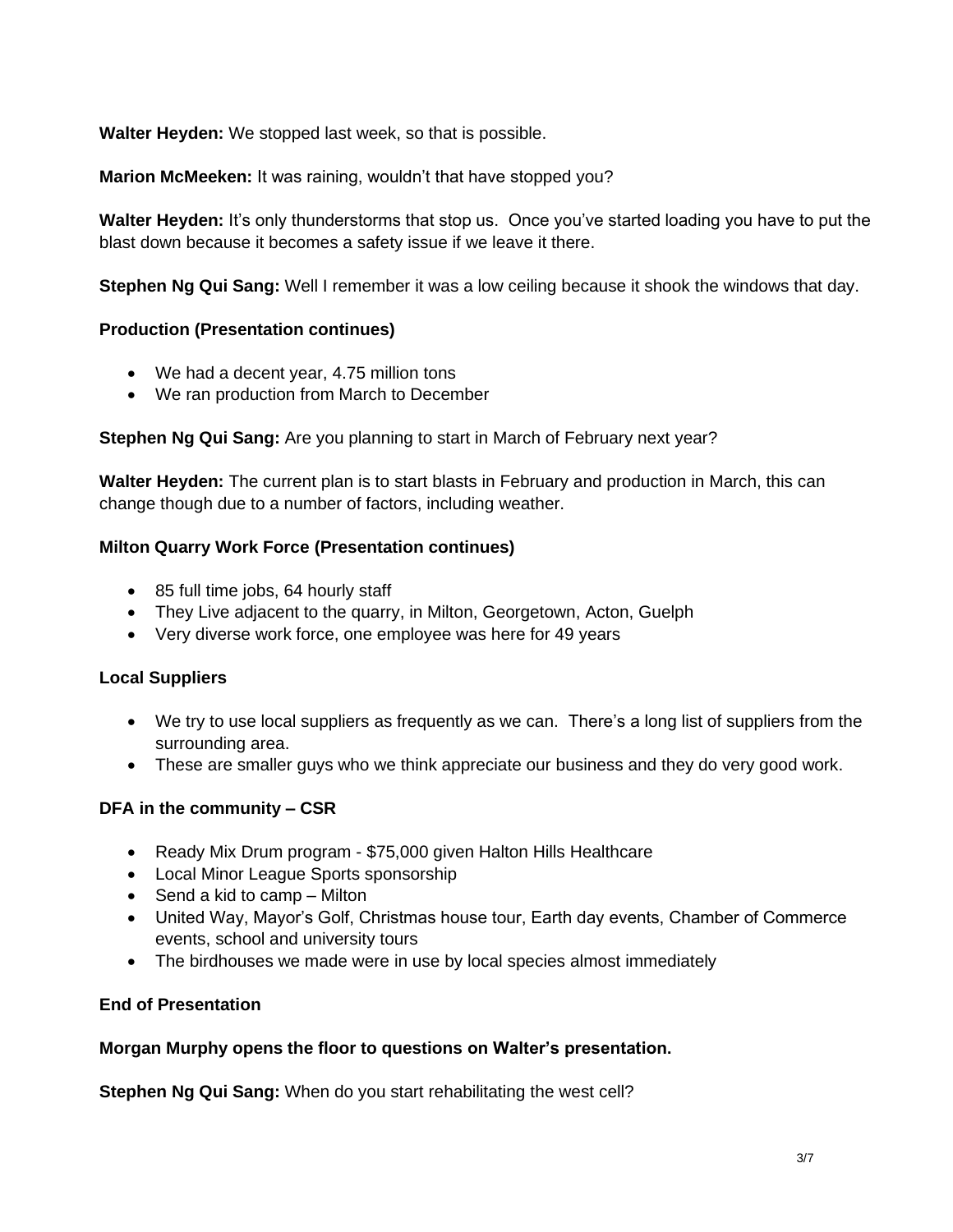**Walter Heyden**: It's already underway, as we exhaust areas of the quarry and get to the limits we start progressively replacing dirt to begin the process. At the very end you still have to do land forming. Once you have a large enough section you would start shaping it with bulldozers for trees or seeds. The West cell only has land forming required on two sides, one of which is already about 80% completed for earth placement.

**Stephen Ng Qui Sang**: How long until the lake fills up?

**Walter Heyden:** The model shows 80 years, but a phased approach should shorten that period of time. The reservoir ended up filling up in 6 or seven years, and they had anticipated 10-12 years. 80 years to fill is the worst-case scenario – and, as it's coming up, it's already started to support the water table.

**Marion McMeekeen:** Is that to fill it to the 33 metres?

**Walter Heyden:** The water level follows the slope of the topography going downhill and differs accordingly.

**Stephen Ng Qui Sang:** So all the lakes aren't at the same level?

**Walter Heyden:** There's roughly an 8-metre difference between each lake above sea level.

**Janice Vansco**: And the whole space will be filled with water?

**Walter Heyden:** You have to fill in some parts due to land-forming, but you don't have earth all the way around because you want the water to be able to seep back through the rock. So, as it leaks in it can leak back out to reach its equilibrium. The neighboring quarry shows how quickly something can fill when you stop de-watering it.

**Marion McMeeken**: When they made the application for the license they said the lakes would refill on their own in 42 years?

**Walter Heyden:** I'm not sure as to the answer of that.

**Marion McMeeken:** Once you've finished the Quarry you will be using your re-charge wells to be filling the lakes?

**Walter Heyden:** Correct, the recharge system isn't to fill the lakes but that's the secondary effect of it. Instead of pumping water back to the reservoir it will be left to fill.

**Marion McMeeken:** Pumping in perpetuity is the term. Do you envision that happening?

**Walter Heyden:** The idea is it should stop when it gets to the lake level.

**Stephen Ng Qui Sang:** As it's filling, would the water tables North of it drop?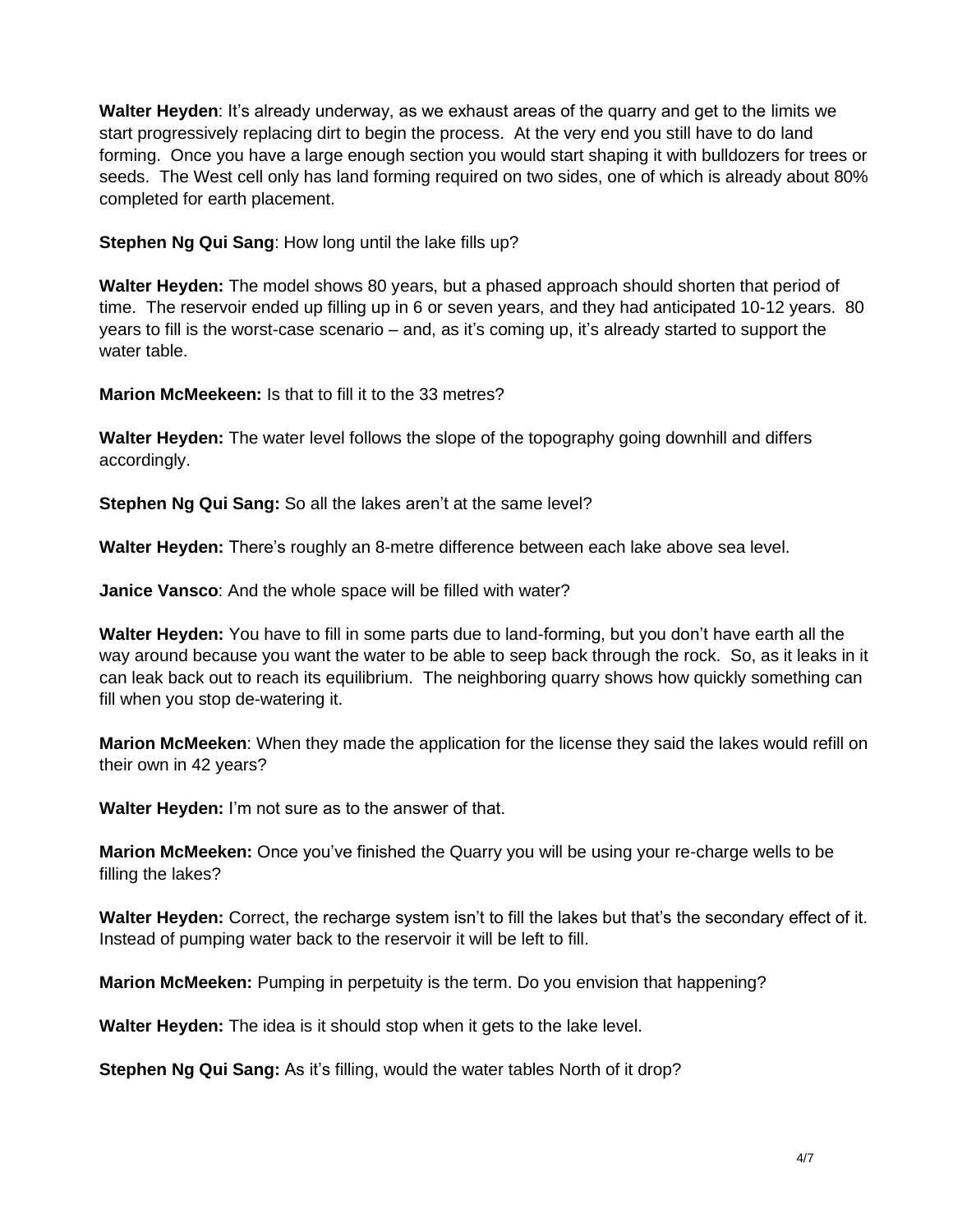**Walter Heyden:** There won't be any change to our injection rates regardless of what we pump. Whatever comes out of the walls of the quarry will land on the floor and stay there. To work in the Quarry, water gets pumped to the reservoir. From the reservoir it pumps back in to the wells. When it's finished the reservoir will fill the other lakes. The reservoir will still have sufficient capacity to keep some water.

**Nancy Tilt:** The reservoir and the lakes will eventually reach equilibrium?

**Walter Heyden:** Yes.

**Marion McMeeken:** Will the aquifer remain healthy? Will any of this pumping now or in the future affect its health? I have to change the filters on my well every 3 months as opposed to once a year. Is that because of the shaking?

**Walter Heyden:** Water at each injection well is monitored for factors that can affect quality. We ensure that the quality remains unchanged. Russ measures the quality for homeowners who allow us to do it. We take action depending on what the homeowners allow us to do. We have a large number of homeowners on the program.

**Nancy Mott:** And they produce an annual monitoring report every year.

**Walter Heyden**: The sampling point, pre or post treatment depends on the homeowner. We have data going back to wells before any extraction took place – even into the 80s. All information is available online.

**Nancy Mott:** There is an executive summary!

**Janice Vansco:** When it's all extracted, what happens to the operations and the buildings?

**Walter Heyden:** The property ownership along the West side is turned over to Conservation Halton for rehabilitation. The southeast section is still in Dufferin's hands, but in order to surrender the license, it has to be rehabilitated.

**Colin Best:** Basically landscaping to turn it into a park.

**Janice Vansco**: Town Line Road will stay right?

**Walter Heyden:** Yes it will stay. It's up to the town whether they decide to reopen or not.

**Stephen Ng Qui Sang:** So blasting finishes in 8 years and then what?

**Walter Heyden:** We're hesitant to give timeline. I don't want to guarantee 8 years. Production capacity varies as the lifespan of the quarry evolves. These are substantial projects that can't fully be anticipated.

**Colin Best:** Quarry Park lasted for almost 10 years after extraction before it was rehabilitated.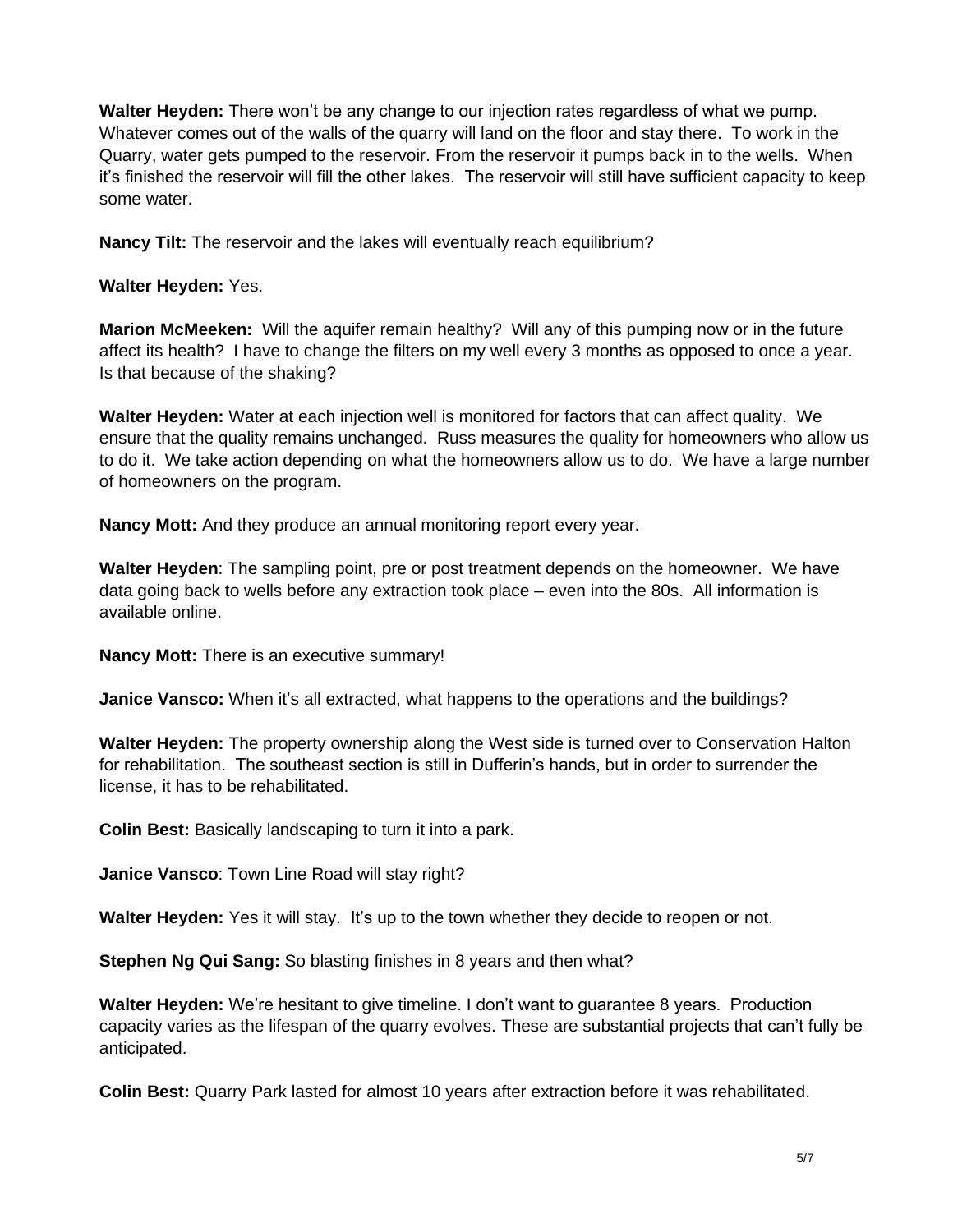**Sandy Martin:** So give or take at least 15 years?

**Walter Heyden:** Roughly that, though I don't know what type of hurdles we'll face. The conservation authorities also have to walk the line of land use for recreation, nature and water use.

**Marion McMeeken:** What about when Holcim joined forces with Lafarge? Will the designations going forward protect us from extraction?

**Walter Heyden:** The Holcim and Lafarge merger means we have no ownership of that property.

**With no other questions, Morgan Murphy opens the floor to general discussion.**

**Marion McMeeken:** The visit to my home on Monday November 16<sup>th</sup> by Joe Cahoon, regarding structural cracks, I haven't received a report.

**Walter Heyden:** The report was mailed today and we'll be happy to over it with you if you have any questions.

**Colin Best:** Question from Shelly Varley: she sees a lot of trucks sitting on her corner at 5am in the morning and it's very difficult to get out of her driveway some mornings. She's wondering about the security team.

**Walter Heyden:** As far as I know security is ongoing, but let me find the right answer. I'll send you an email as to details of the enforcement program.

**Colin Best:** Another update, Public Works budget is getting to the next stage of extending James Parkway to change the route of the trucks allowing them to use James Snow. The main road interchange won't be finished until 2019.

**Stephen Ng Qui Sang:** I have an issue. Back on November 2<sup>nd</sup>, we could hear the quarry from 15<sup>th</sup> side road. We can hear rocks getting dropped in the truck. Walter did respond back by email. Second time it went until 1:30am and kept my wife and me up. Walter responded as well but this is impacting our homes and our ability to sleep. I know you've taken steps, but how can we ensure that it stays quiet? I do want to emphasize Walter has been taking action and responding.

**Walter Heyden:** There are a lot of factors that affects how noise travels including weather. Internally there are things we do when it's louder than usual, but some things take a longer period of time to address. We need to figure out whether we can change the direction of our mining to use the walls of the quarry as a natural barrier. The more we get feedback, that helps us to access whether we need to adapt, but we may need to get to some form of monitoring to understand where the noise is coming from to link it to atmospheric conditions.

**Sandy Martin:** What happens at midnight?

**Walter Heyden:** The loading happens until about 2 am.